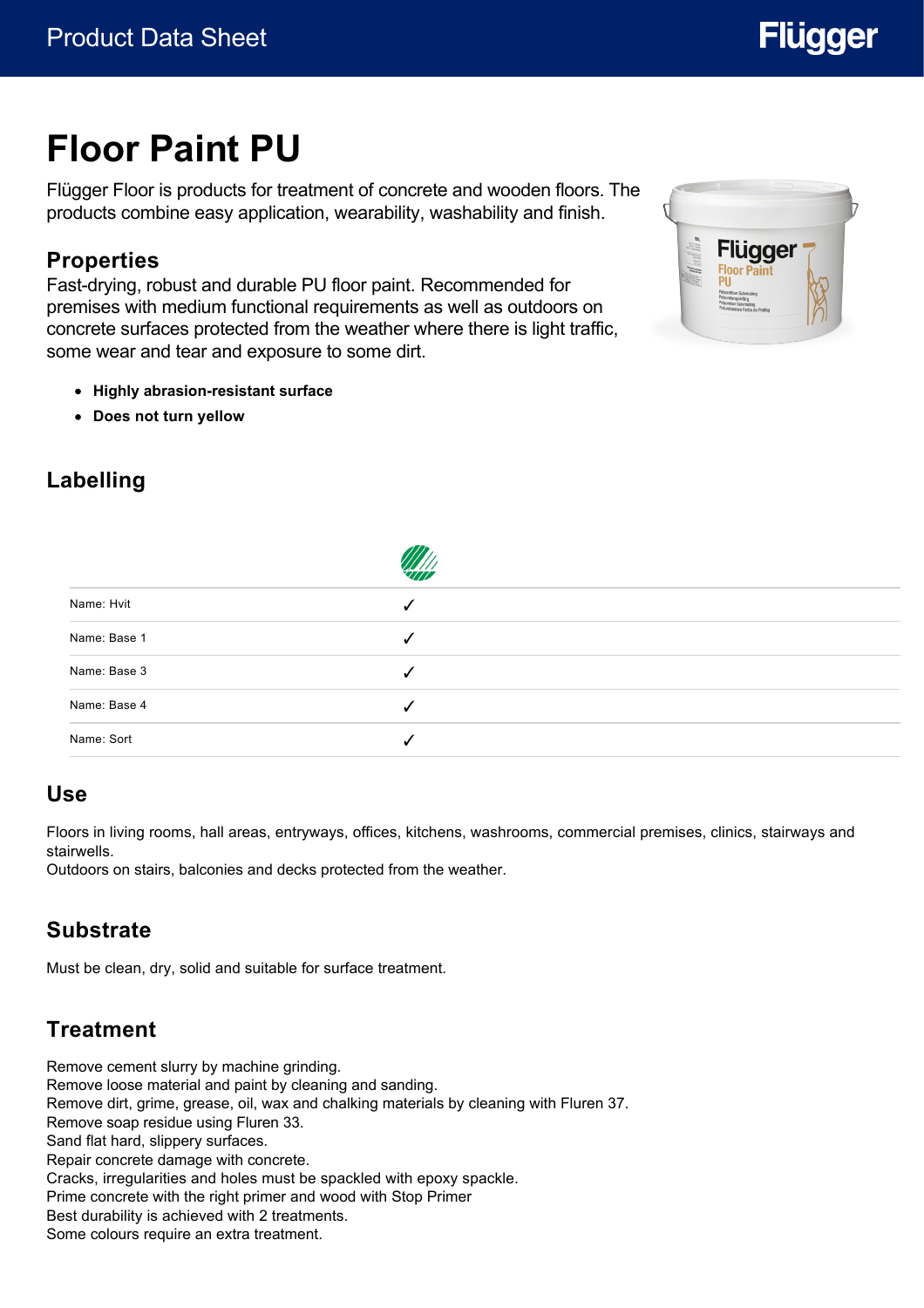### **Application**

Brush or roller Decide your choice of tool/utensil depending on the finish Apply wet on wet and finish by brushing/rolling in the same direction Always use the same batch number on contiguous/unbroken surfaces Differences in surface structure can result in colour deviation Cold/heat can affect the viscosity of the material Condensation during drying/curing must not occur. Cold and increased humidity extends drying time, full curing and recoat interval Increased temperature and low atmospheric humidity reduce drying time and full curing Always perform a test treatment for a check and acceptance of adhesion and result

#### **Expected result**

Semi-gloss highly abrasion-resistant surface. Withstands cleaning with water, floor scrubbing and universal cleaning agents. Exercise care in loading the surface until the paint is fully cured. The surface can be used after 12 hours.

#### **Environmental information**

Clean off the paint from tools and wash them with water. Bring remains of fluent paint to the local recycling centre. Minimize your paint waste by pre-estimating how much paint you need. Keep the leftover paint for future use so you can effectively reduce the environmental impact.

**Storage:** Cool, frost free and tightly closed

#### **Supplementary Info**

Registered in the Nordic Ecolabelling Building Products Database for products which can be used in buildings with the Swan label.

#### **Technical Data**

| Product Type                                            | PU-reinforced acrylic paint   |
|---------------------------------------------------------|-------------------------------|
| <b>Gloss</b>                                            | 40;Semi Gloss                 |
| Density (kgs/l)                                         | 1.2                           |
| Solids Weight %                                         | 46                            |
| Solids Vol. %                                           | 36                            |
| Nominal spreading rate (m <sup>2</sup> /ltr.)           | 8                             |
| Min. working temp. during application and drying/curing | Min. $+10^{\circ}$ C          |
| Humidity                                                | Max. humidity 80 % RH.        |
| Drying time at 20° C, 60 % RH (Hours)                   | 1                             |
| Recoatable at 20° C, 60 % RH (Hours)                    | 3                             |
| Fully cured at 20° C, 60 % RH (Days)                    | 28                            |
| <b>Wear Resistance</b>                                  | Abrasion Resistance Index: 70 |
| Dilution                                                | Water                         |
| Cleaning of Tools etc.                                  | Water                         |